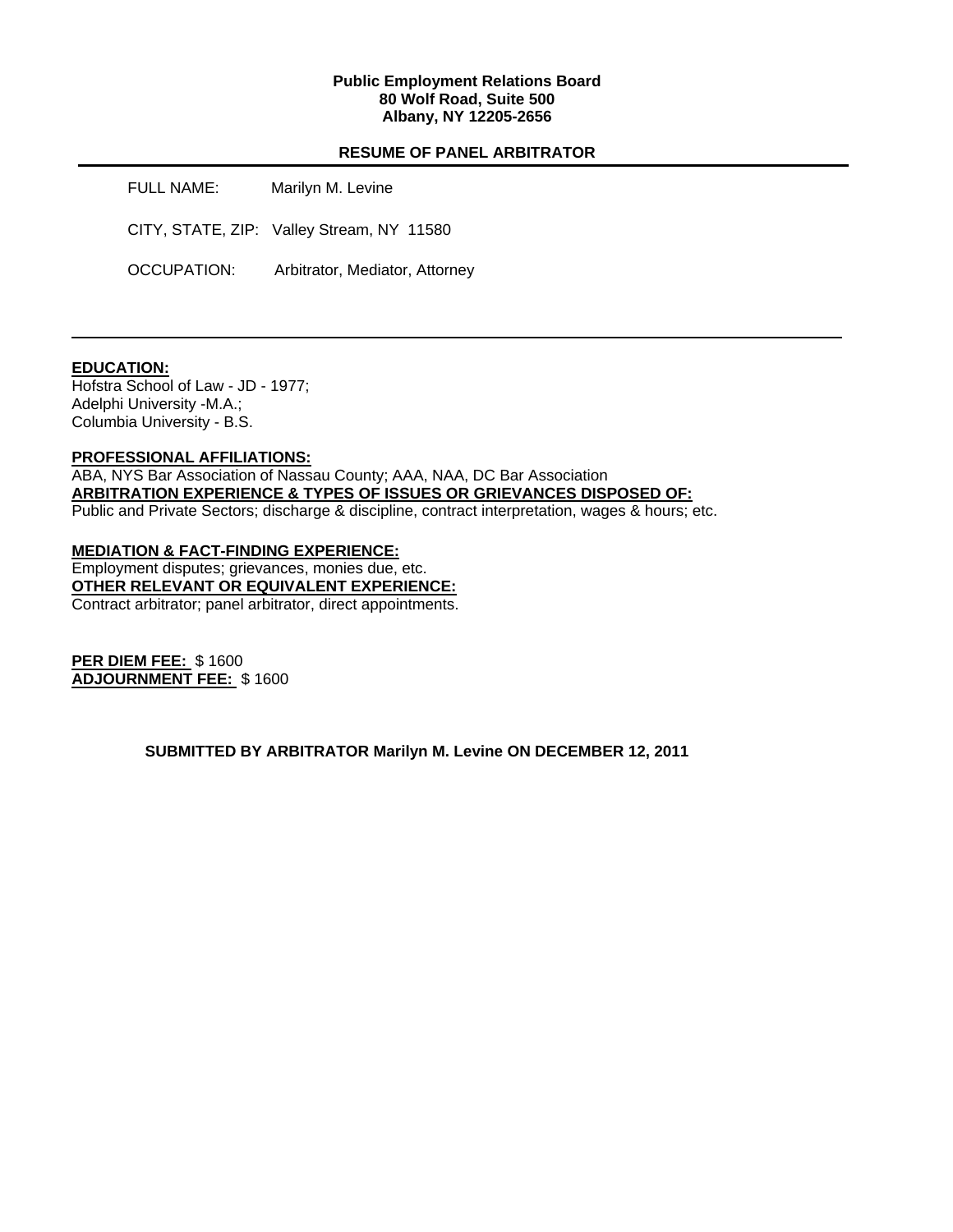#### **Public Employment Relations Board 80 Wolf Road, Suite 500 Albany, NY 12205-2656**

# **BILLING DISCLOSURE STATEMENT**

# ARBITRATOR'S NAME: **Marilyn M. Levine**

The following is a description of my fees and expenses:

# A) HEARING TIME.

- (1) My per diem is \$1600 for each day or any part thereof spent hearing a case.
- (2) If a hearing day exceeds 8 hours, I charge:

 $\Box$ a second full per diem  $\boxtimes$ a prorated per diem

 $\Box$ no additional charge  $\Box$ other (describe) :

(3) Additional comments:

B) STUDY TIME.

- (1) I charge \$ 1600 for each day spent in preparation of the opinion and award.
- (2) This charge  $\boxtimes$  will  $\Box$  will not be prorated for partial days devoted to such preparation.
- (3) Additional comments:

### C) TRAVEL TIME AND EXPENSES.

(1) When travel time plus hearing time exceeds hours in a calendar day:

 $\boxtimes$  Not applicable (no additional charge)

 $\Box$  I charge as follows (describe):

(2) I charge for actual, travel-related expenses incurred in connection with the case  $\boxtimes$ YES  $\Box$  NO.

Where appropriate, a mileage charge for auto travel will be billed at:

 $\boxtimes$  Prevailing IRS rate  $\Box$  Other (describe):

(3) When the scheduled hearing day(s) requires an overnight stay:

There is no charge, other than for lodging and subsistence.

 $\boxtimes$ I charge as follows (describe):

(4) Additional Comments: